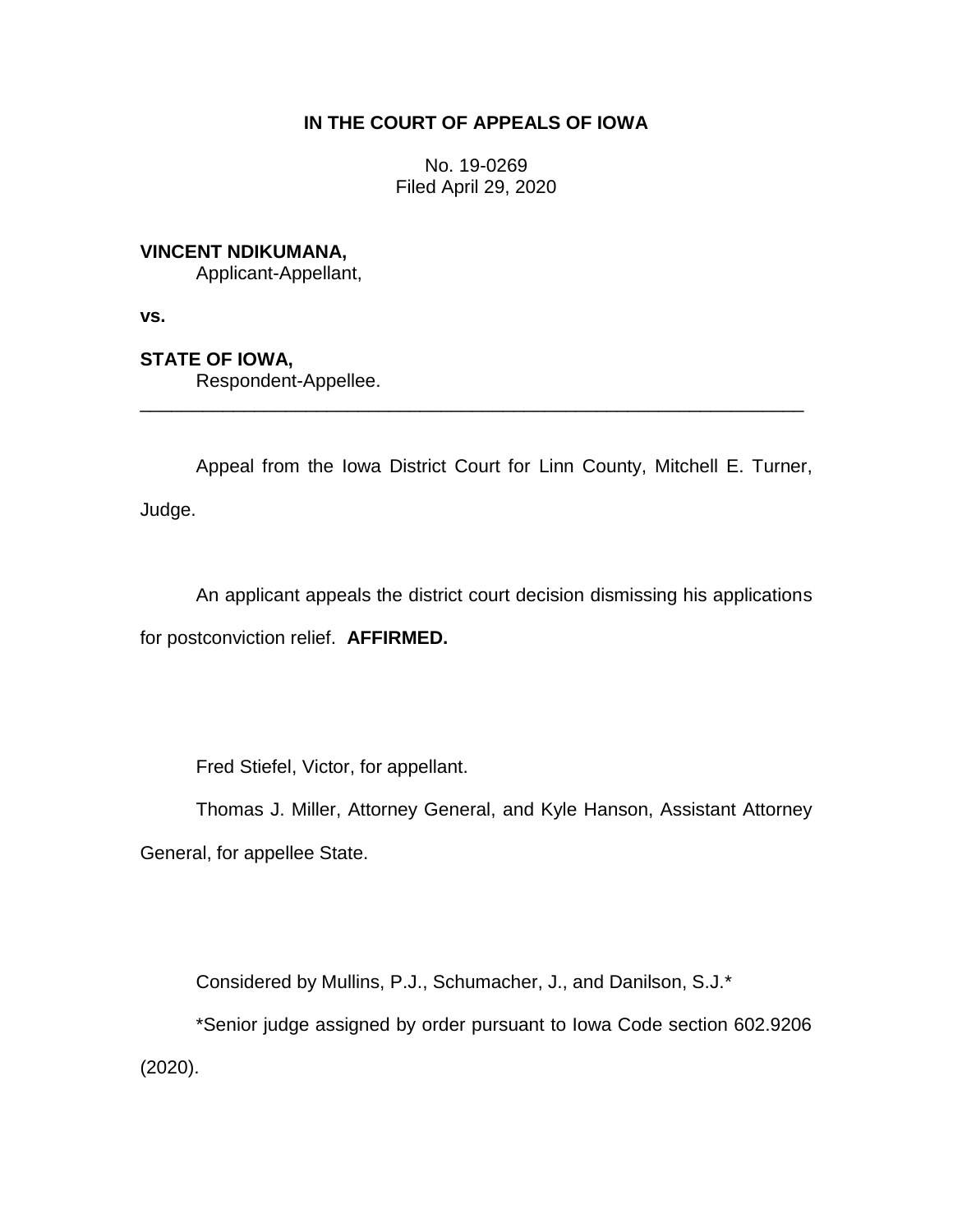## **DANILSON, Senior Judge.**

Vincent Ndikumana appeals the district court decision dismissing his applications for postconviction relief (PCR). We find further development of the record was not necessary before the court determined the applications should be dismissed. We conclude the district court did not err by dismissing Ndikumana's PCR application because they were not filed within the three-year time period prescribed by Iowa Code section 822.3 (2018). We affirm the decision of the district court.

### **I. Background Facts & Proceedings**

Ndikumana pled guilty to gathering where controlled substances are unlawfully used. The judgment and sentence for this conviction was filed on September 6, 2013. He also pled guilty to burglary in the third degree and theft in the third degree. The judgment and sentencing order was filed on February 5, 2014. Ndikumana did not appeal his convictions.

On October 1, 2018, Ndikumana filed PCR applications in these cases, claiming he received ineffective assistance because his defense counsel did not adequately explain the immigration consequences of his pleas. The State filed a pre-answer motion to dismiss on the ground Ndikumana's applications were barred by the three-year time limit found in section 822.3. In his resistance to the motion to dismiss, Ndikumana claimed the case *Diaz v. State*, 896 N.W.2d 723, 732 (Iowa 2017), created a new ground of law concerning counsel's duty to advise a client concerning the immigration consequences of a guilty plea. Ndikumana asserted his PCR applications were timely because they were filed within three years after *Diaz* was decided.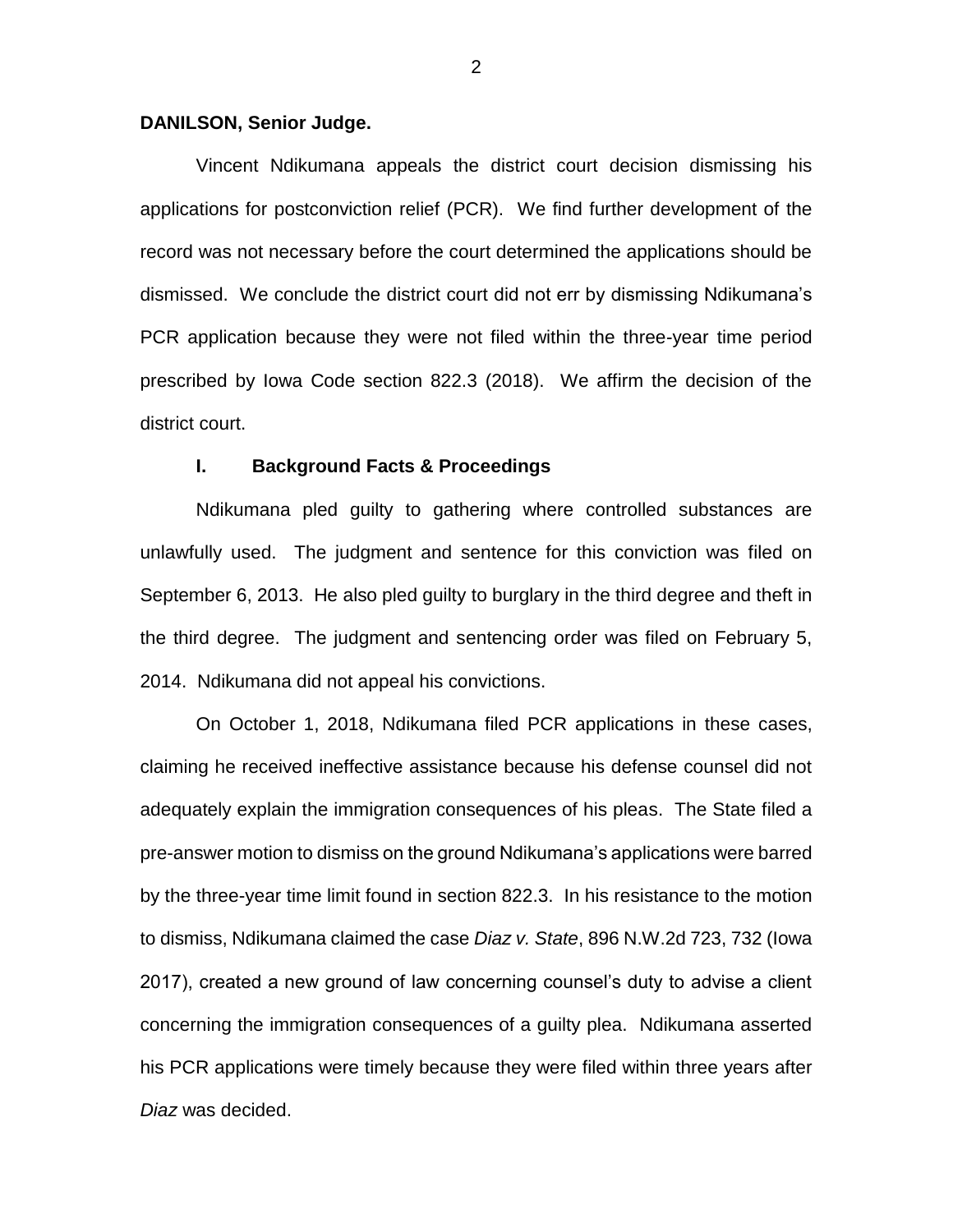The district court found, "The *Diaz* court created no new rule, imposed new obligations, and broke no new ground." The court determined the Iowa Supreme Court was following United States Supreme Court precedent found in *Padilla v. Kentucky*, 559 U.S. 356, 374 (2010). The court concluded Ndikumana failed to show his applications were timely because they were based upon a new ground of law or fact. The court dismissed the PCR applications as untimely.

Ndikumana filed a posttrial motion pursuant to Iowa Rule of Civil Procedure 1.904(2). The district court denied the motion. Ndikumana now appeals.

### **II. Standard of Review**

We review a district court's decision dismissing a PCR application on the ground it is untimely for the correction of errors at law. *Harrington v. State*, 659 N.W.2d 509, 519 (Iowa 2003). "Thus, we will affirm if the trial court's findings of fact are supported by substantial evidence and the law was correctly applied." *Id.*

## **III. Discussion**

**A.** Ndikumana claims the district court erred by granting the State's motion to dismiss. He states the court should have permitted him to conduct discovery and develop the record before ruling on the motion to dismiss. He asserts the record should be developed to show what information he received about the immigration consequences of his guilty pleas.

A PCR application may be dismissed when "there is no genuine issue of material fact and the moving party is entitled to judgment as a matter of law." *Manning v. State*, 654 N.W.2d 555, 560 (Iowa 2002) (quoting Iowa Code § 822.6(3)). "There is no requirement that summary judgment cannot be entered until after the completion of discovery." *Winesberry v. State*, No. 15-2058, 2017